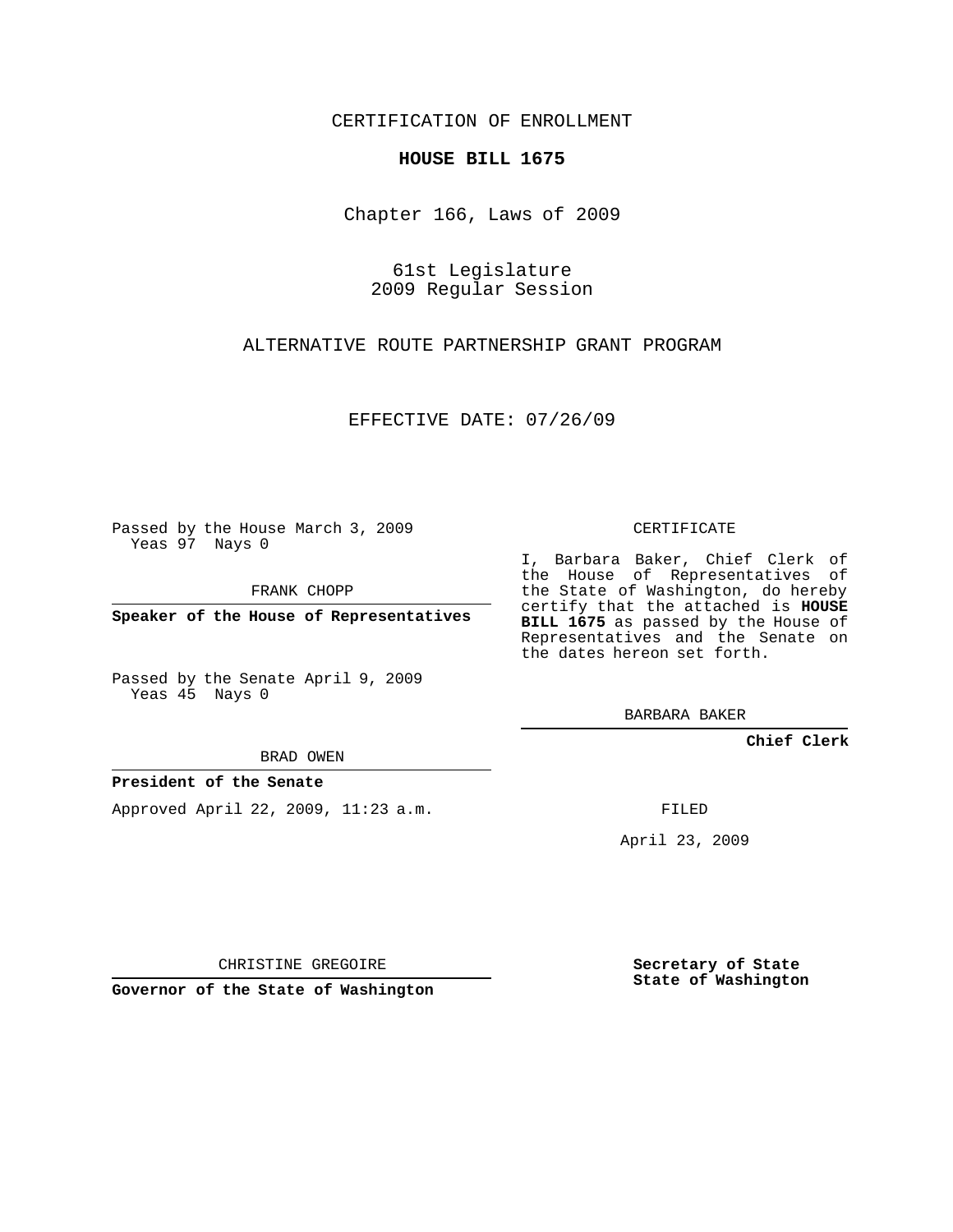## **HOUSE BILL 1675** \_\_\_\_\_\_\_\_\_\_\_\_\_\_\_\_\_\_\_\_\_\_\_\_\_\_\_\_\_\_\_\_\_\_\_\_\_\_\_\_\_\_\_\_\_

\_\_\_\_\_\_\_\_\_\_\_\_\_\_\_\_\_\_\_\_\_\_\_\_\_\_\_\_\_\_\_\_\_\_\_\_\_\_\_\_\_\_\_\_\_

Passed Legislature - 2009 Regular Session

**State of Washington 61st Legislature 2009 Regular Session By** Representatives Sells, Anderson, Wallace, Upthegrove, and Kenney Read first time 01/27/09. Referred to Committee on Higher Education.

 AN ACT Relating to work experience as an entry requirement for the alternative route partnership grant program; and amending RCW 28A.660.040.

BE IT ENACTED BY THE LEGISLATURE OF THE STATE OF WASHINGTON:

 **Sec. 1.** RCW 28A.660.040 and 2006 c 263 s 817 are each amended to read as follows:

 Partnership grants funded under this chapter shall operate one to four specific route programs. Successful completion of the program shall make a candidate eligible for residency teacher certification. For route one and two candidates, the mentor of the teacher candidate at the school and the supervisor of the teacher candidate from the higher education teacher preparation program must both agree that the teacher candidate has successfully completed the program. For route three and four candidates, the mentor of the teacher candidate shall make the determination that the candidate has successfully completed the program.

 (1) Partnership grant programs seeking funds to operate route one programs shall enroll currently employed classified instructional employees with transferable associate degrees seeking residency teacher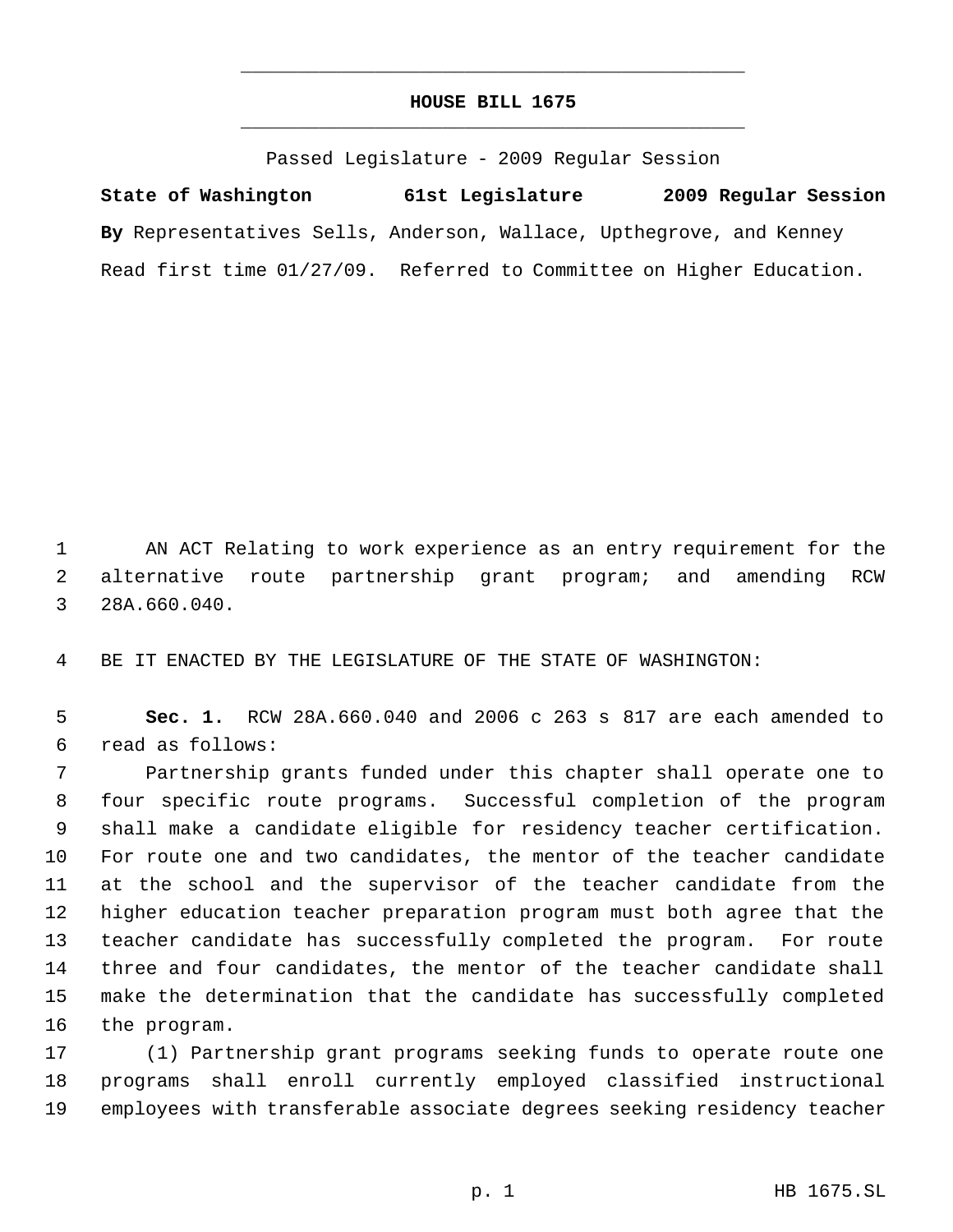certification with endorsements in special education, bilingual education, or English as a second language. It is anticipated that candidates enrolled in this route will complete both their baccalaureate degree and requirements for residency certification in two years or less, including a mentored internship to be completed in the final year. In addition, partnership programs shall uphold entry requirements for candidates that include:

 (a) District or building validation of qualifications, including 9 ((three)) one year((s)) of successful student interaction and leadership as a classified instructional employee;

 (b) Successful passage of the statewide basic skills exam, when available; and

 (c) Meeting the age, good moral character, and personal fitness requirements adopted by rule for teachers.

 (2) Partnership grant programs seeking funds to operate route two programs shall enroll currently employed classified staff with baccalaureate degrees seeking residency teacher certification in subject matter shortage areas and areas with shortages due to geographic location. Candidates enrolled in this route must complete a mentored internship complemented by flexibly scheduled training and coursework offered at a local site, such as a school or educational service district, or online or via video-conference over the K-20 network, in collaboration with the partnership program's higher education partner. In addition, partnership grant programs shall uphold entry requirements for candidates that include:

 (a) District or building validation of qualifications, including 27 (( $three$ ) one year( $(s)$ ) of successful student interaction and leadership as classified staff;

 (b) A baccalaureate degree from a regionally accredited institution of higher education. The individual's college or university grade point average may be considered as a selection factor;

 (c) Successful completion of the content test, once the state content test is available;

 (d) Meeting the age, good moral character, and personal fitness requirements adopted by rule for teachers; and

 (e) Successful passage of the statewide basic skills exam, when available.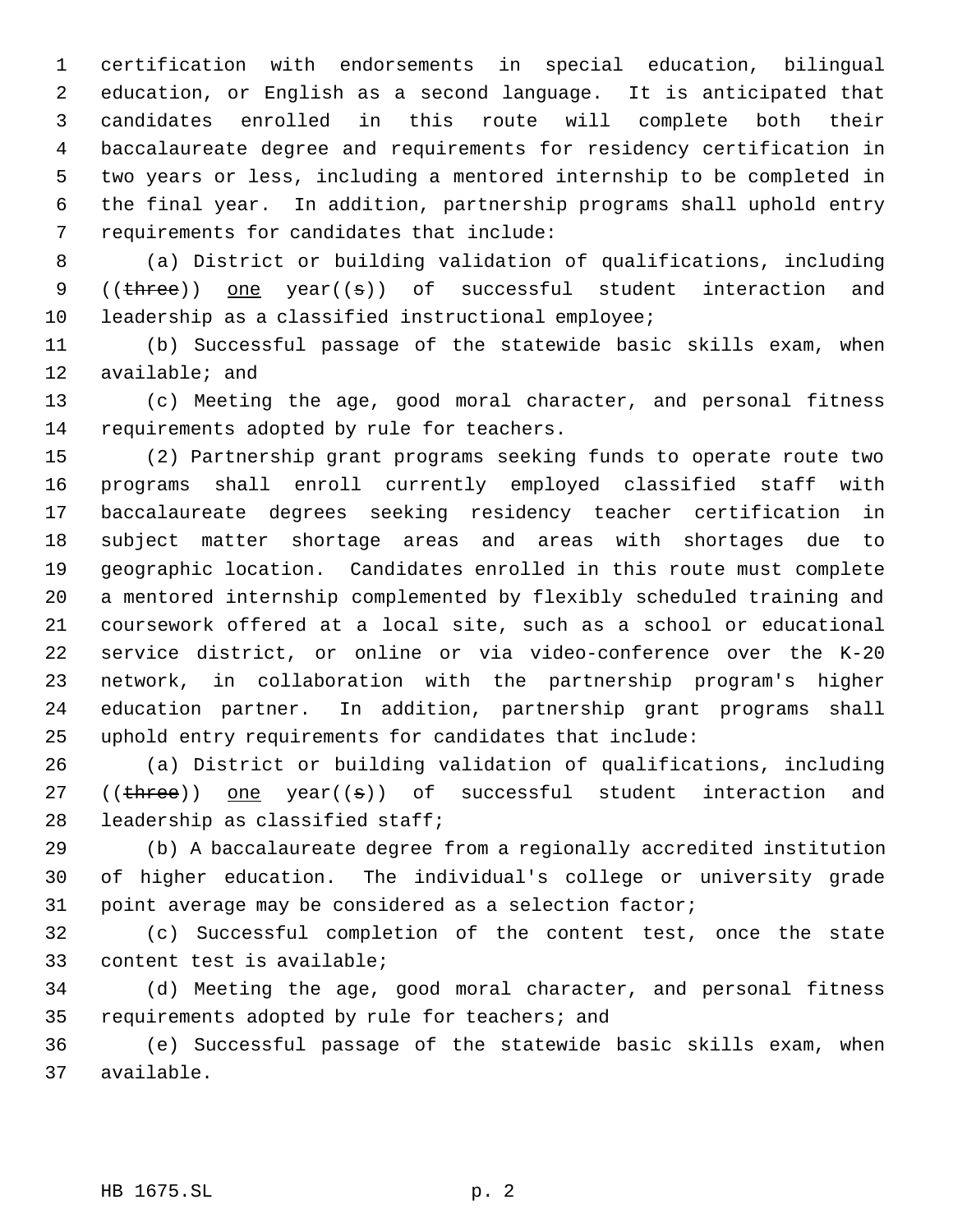(3) Partnership grant programs seeking funds to operate route three programs shall enroll individuals with baccalaureate degrees, who are not employed in the district at the time of application. When selecting candidates for certification through route three, districts shall give priority to individuals who are seeking residency teacher certification in subject matter shortage areas or shortages due to geographic locations. For route three only, the districts may include additional candidates in nonshortage subject areas if the candidates are seeking endorsements with a secondary grade level designation as defined by rule by the professional educator standards board. The districts shall disclose to candidates in nonshortage subject areas available information on the demand in those subject areas. Cohorts of candidates for this route shall attend an intensive summer teaching academy, followed by a full year employed by a district in a mentored internship, followed, if necessary, by a second summer teaching academy. In addition, partnership programs shall uphold entry requirements for candidates that include:

18 (a) ((Five years' experience in the workforce;

 $(19 \t (b))$  A baccalaureate degree from a regionally accredited institution of higher education. The individual's grade point average 21 may be considered as a selection factor;

22  $((+e))$  (b) Successful completion of the content test, once the state content test is available;

24  $((\{d\})$   $(c)$  External validation of qualifications, including demonstrated successful experience with students or children, such as 26 reference letters and letters of support from previous employers;

27 ( $(\langle e \rangle)$ ) (d) Meeting the age, good moral character, and personal fitness requirements adopted by rule for teachers; and

29 ( $(\overline{f})$ ) (e) Successful passage of statewide basic skills exams, when available.

 (4) Partnership grant programs seeking funds to operate route four programs shall enroll individuals with baccalaureate degrees, who are employed in the district at the time of application, or who hold conditional teaching certificates or emergency substitute certificates. Cohorts of candidates for this route shall attend an intensive summer teaching academy, followed by a full year employed by a district in a mentored internship. In addition, partnership programs shall uphold entry requirements for candidates that include: